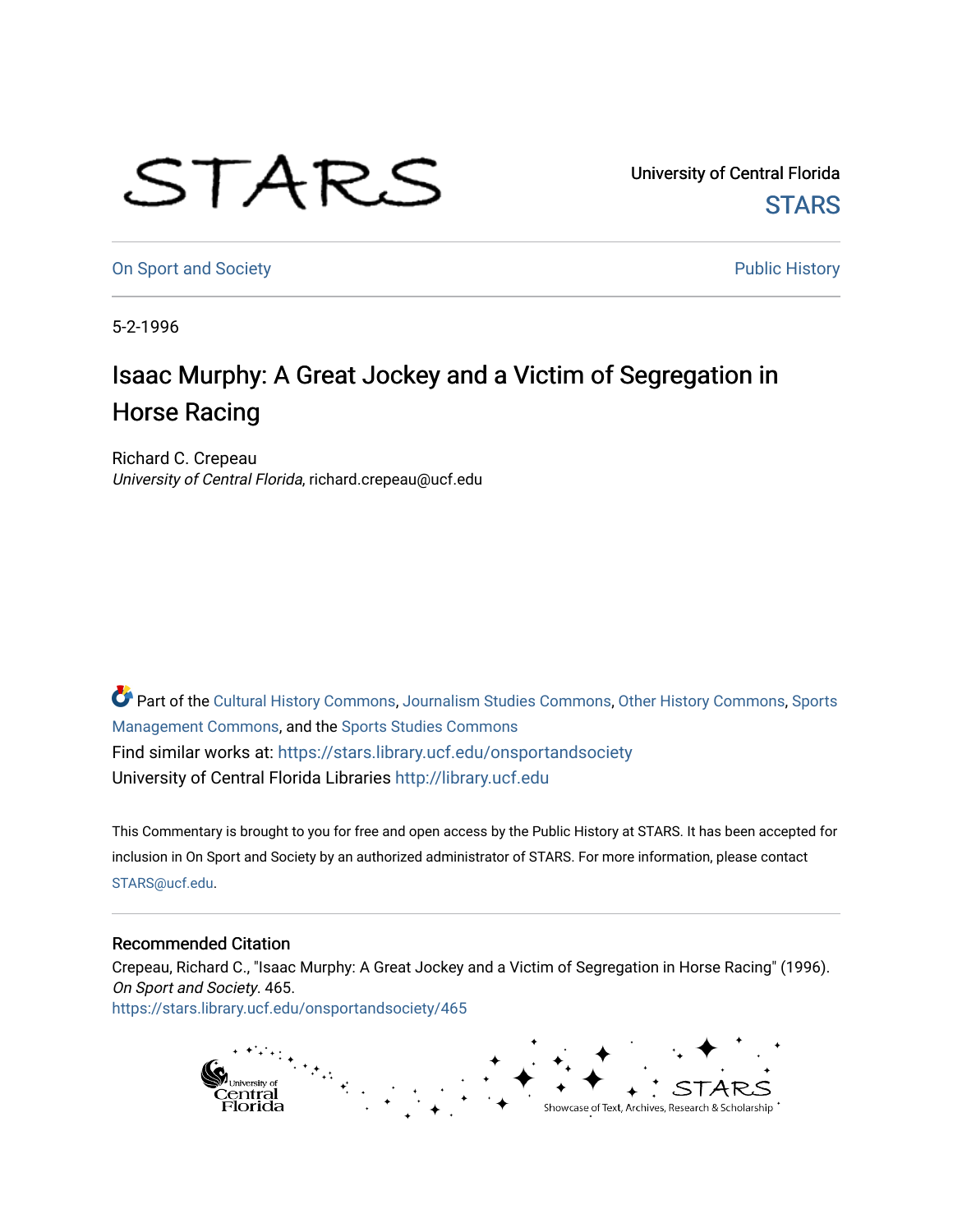## SPORT AND SOCIETY FOR ARETE May 2, 1996

Isaac Murphy is not a name commonly known in American Sport, and even among those who follow horse-racing it is not likely to evoke wide recognition. But on this day before the Kentucky Derby it might be worth recalling the career of Isaac Murphy because he was one of the greatest jockeys in the history of the event and one of the greatest jockeys in racing history. Murphy was one of many African-Americans who played a major role in horse-racing in the United States until early in the Twentieth Century when African-Americans were systematically removed from the sport.

This is one of those stories in the History of Sport that perfectly parallels developments in the History of the United States, and it is a story worth recalling as the debate over affirmative action is again intensifying.

Born Isaac Burns in 1861 in Kentucky, Isaac Murphy took on the name of his grandfather, Green Murphy, shortly after he began working as a jockey. Because Murphy was small of stature he was apprenticed as a jockey in 1873, and he rode his first mount competitively in 1875, the same year he rode his first Kentucky Derby.

Within five years Isaac Murphy was at the top of his profession, and he dominated the sport through the decade of the Eighties. He rode every great horse in America, won every major race except the Futurity, and was the first jockey to win three Kentucky Derbies. He won the famous Latonia Derby five times, and qualified for the winner's circle at the American Derby four times. Most remarkable of all he had a career winning record of forty-four percent, riding winners in 628 of his 1,412 races.

During his best years Murphy was earning between \$15,000 and \$20,000 a year, while the other top jockeys were making about \$5,000. With his wealth Murphy invested in real estate in Lexington and Chicago, and developed his own stable of horses. He was considered a gentleman, and was highly regarded in racing circles not only for his talent, but for his impeccable honesty, in a profession that was notorious as a haunt of gamblers and fixers.

After 1890 Isaac Murphy's career took a dramatic turn downwards, and by 1893 he was out of racing altogether. Murphy suffered from bad health resulting from the rigors of maintaining his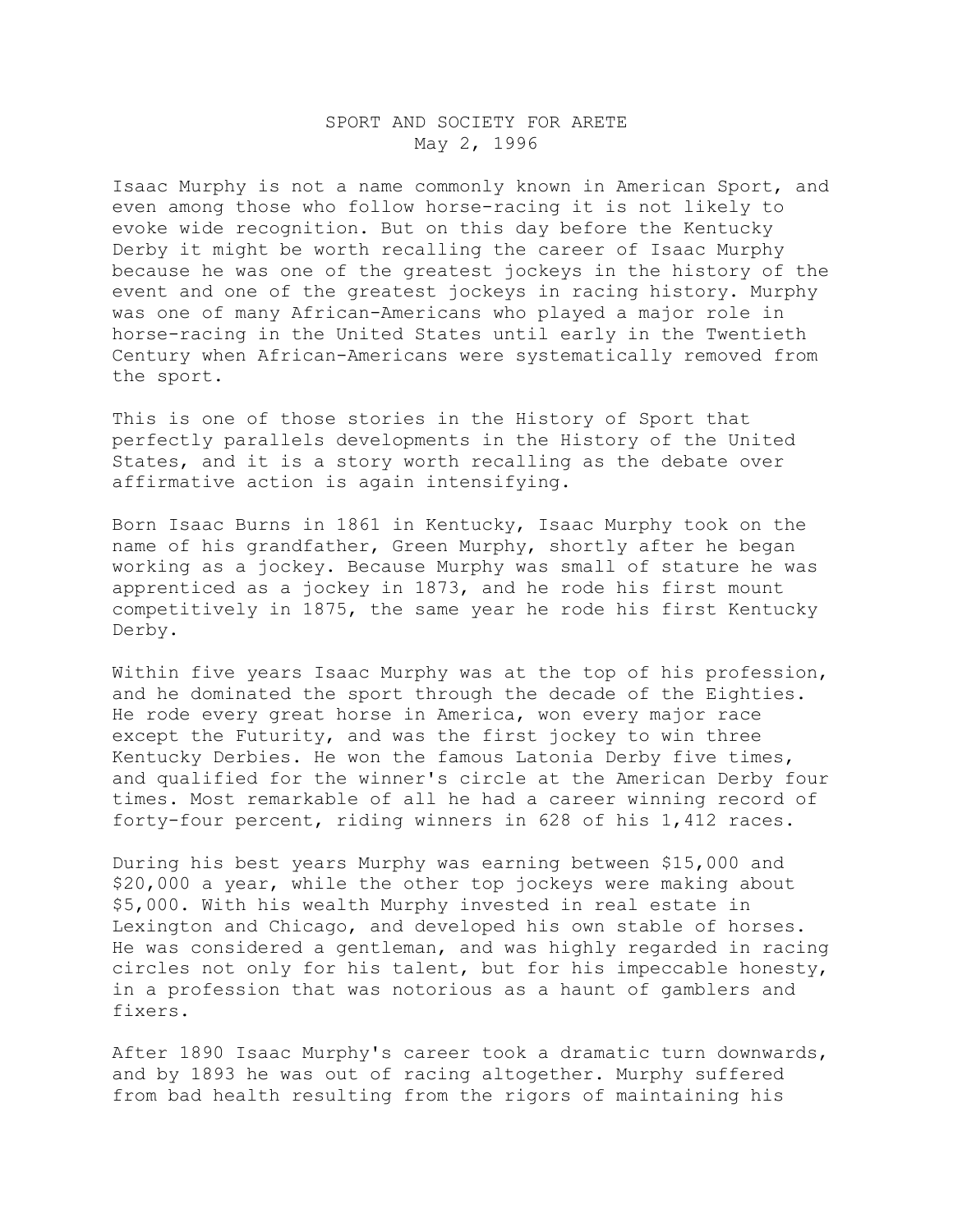weight, and there were rumors of drinking problems, which he denied.

Although these factors may have played some part, what was happening to Isaac Murphy was part of a larger pattern of change, not just in racing or sport, but in American society generally. By the 1890's white Americans were turning increasingly to segregation, systematically driving African-Americans out of many lucrative occupations.

The Nineties was a decade of intense racial hostility and violence by whites toward blacks, a development that came out of the economic problems and the politics of the period. The turmoil of Southern politics led to a rapid growth of racial segregation and economic warfare.

From the beginning of organized horse-racing in the South, the slave population dominated the position of jockey. The horse was considered much more important than the jockey, who was simply chosen from stable attendants, trainers, and exercise boys. Jockeys were seldom even mentioned when discussing racing. The dominance that had begun in the slave quarters, carried over into freedom through the end of the 19th century. At the first Kentucky Derby in 1875 fourteen of the fifteen jockeys were African-Americans, including the winner, Oliver Lewis. African-American jockeys won 13 of the first 27 Kentucky Derbies.

But as the nouveau riche entered racing in the '80s and '90s they began to closely examine all aspects of the sport, and became concerned about the jockey. Also money paid to jockeys was increasing, and whites were correspondingly attracted to this occupation. The movement of whites into the field, combined with the growing appeal of Anglo-Saxon racial superiority, led to the systematic removal of African-Americans from their dominant position in racing.

By the mid-'90s Boards of Control were being created to regulate the sport, and Jockey Clubs were formed to control the riders. The result was the licensing of jockeys and the denial of licences to African-Americans. The last African-American rode in the Kentucky Derby in 1911.

Isaac Murphy did not live to see this, as he died in 1896. In recent years a monument has been placed at Churchill Downs to commemorate his achievements, but this has not changed the numbers of African-Africans working as jockeys. As the debate over affirmative action continues it should be remembered that